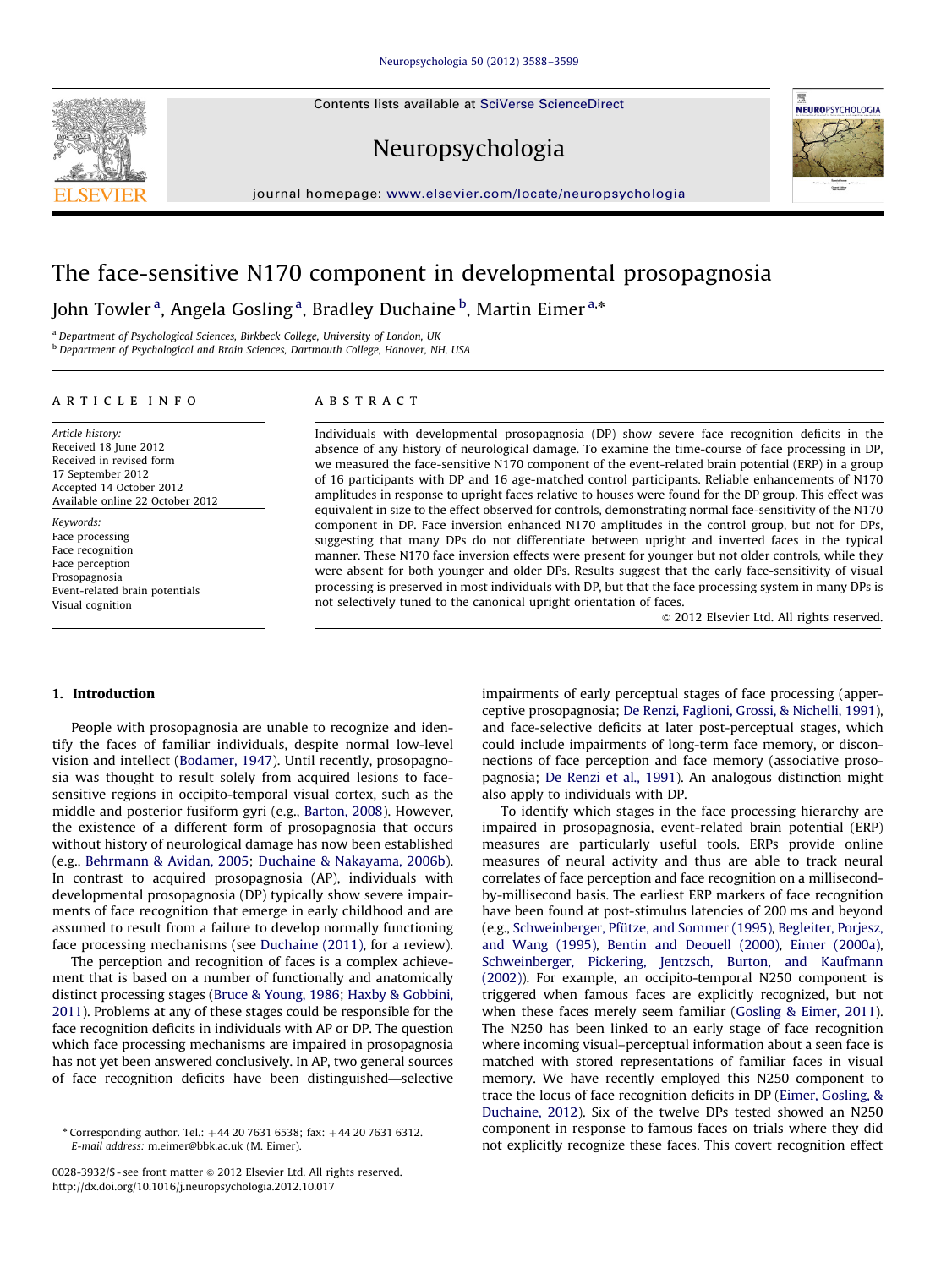indicates that visual memory for famous faces was intact in these DPs, and suggests that their face recognition deficits may be the result of disconnections between a visual store of familiar faces and semantic memory. Interestingly, the other six DPs tested in this study did not show such covert recognition effects for the N250 component, which indicates that the locus of face processing deficits differs across individuals with DP.

While the N250 component is linked to visual face memory and face recognition, the well-known face-sensitive N170 component reflects an earlier stage of face processing. The N170 is an enlarged negativity in response to faces as compared to non-face stimuli that is elicited between 150 and 200 ms after stimulus onset over lateral occipito-temporal areas, (e.g., [Bentin, Allison,](#page-10-0) [Puce, Perez, and McCarthy \(1996\)](#page-10-0), [Eimer, Kiss, and Nicholas](#page-11-0) [\(2010\),](#page-11-0) [Eimer \(2011\),](#page-11-0) [Rossion and Jacques \(2011\)](#page-11-0)). N170 components are typically accompanied by an enhanced positivity to faces at vertex electrode Cz (Bötzel & Grüsser, 1989; [Jeffreys,](#page-11-0) [1989\)](#page-11-0). Because the vertex positive potential (VPP) and the N170 component are usually closely associated, they are assumed to reflect the same underlying face-sensitive brain processes (e.g., [Joyce and Rossion \(2005\)\)](#page-11-0). Importantly, the N170 component is not affected by emotional facial expression [\(Eimer](#page-11-0) [& Holmes,](#page-11-0) [2002,](#page-11-0) [2007\)](#page-11-0) or by face familiarity (e.g., [Bentin and Deouell \(2000\),](#page-10-0) [Eimer \(2000a\)\)](#page-11-0). This insensitivity to familiarity and emotional expression suggests that the N170 is linked to the perceptual structural encoding of facial features and configurations that occurs independently and in parallel with the analysis of emotional expression, and precedes the recognition and identification of individual faces [\(Bruce & Young, 1986](#page-10-0)).

Because the N170 component is a well-studied electrophysiological marker of face perception, finding out whether this component is preserved or abolished in AP or DP is important for our understanding of the nature of prosopagnosia. Given the firm links between the N170 and the perceptual structural encoding of faces, its absence in individuals with prosopagnosia would point to an early ''apperceptive'' locus of their face processing deficits. In contrast, if the N170 component was uniformly preserved in prosopagnosia, this would provide strong evidence of a post-perceptual ''associative'' locus of face recognition impairments.

The existing evidence with respect to the properties of the N170 component in prosopagnosia is inconclusive. Only very few studies have measured ERP markers of face processing in braindamaged patients with AP. One study found no differential ERP modulations to faces versus houses in the N170 time range for patient PHD who has diffuse cortical damage including a focal left temporo-parietal lesion ([Eimer & McCarthy, 1999](#page-11-0)), suggesting that AP can be due to a disruption of early face-selective perceptual processing stages. Longer-latency ERP markers of identity-sensitive face processing were also absent for the same patient ([Eimer,](#page-11-0) [2000a](#page-11-0)). This was expected, as severe impairments in structural encoding should have knock-on effects on later face recognition processes. In contrast, another single-case study found a preserved face-selective N170 in prosopagnosic patient FD who had extensive lesions to ventral occipito-temporal cortex [\(Bobes et al., 2004\)](#page-10-0). More recently, [Dalrymple et al. \(2011\)](#page-10-0) recorded ERPs from five patients with AP, and found that the presence of a face-sensitive N170 depended upon the integrity of at least two of the three core face-sensitive regions (fusiform and occipital face areas, posterior superior temporal sulcus). [Alonso-Prieto, Caharel, Henson, and](#page-10-0) [Rossion \(2011\)](#page-10-0) reported a face-selective N170 component over the right but not left hemisphere for prosopagnosic patient PS, whose lesions include the left fusiform and right occipital face areas. In summary, these studies demonstrate that the facesensitive N170 component is often absent in patients with AP, and that the presence of this component appears to be linked to the structural and functional integrity of posterior face processing areas, in particular the middle fusiform and inferior occipital face areas.

The question whether the face-sensitive N170 component is present or absent in individuals with developmental prosopagnosia has been investigated in several studies, but no clear pattern has emerged so far. There is some evidence that the N170 can be strongly attenuated or entirely abolished in DP. [Bentin, Deouell,](#page-10-0) [and Soroker \(1999\)](#page-10-0) tested one participant with DP and found that N170 amplitude differences in response to faces versus non-face objects were reduced relative to 12 control participants. Along similar lines, [Kress and Daum \(2003\)](#page-11-0) found no statistically reliable N170 amplitude differences between faces and houses for two participants with DP, whereas such differences were consistently present in eight control subjects. [Bentin, De Gutis,](#page-10-0) [D'Esposito, and Robertson \(2007\)](#page-10-0) reported the absence of a differential N170 response to faces as compared to non-face control objects (watches) in one DP, whereas this effect was reliably present in a group of 24 control subjects. However, results from other studies demonstrate that the N170 is not always abolished in DP. [Harris, Duchaine, and Nakayama \(2005\)](#page-11-0) measured MEPs or ERPs in response to faces and houses in a group of DPs. Of the five DPs tested with MEG, three showed a face-sensitive M170 component, while two did not. Two DPs were tested with EEG, and one of them showed a face-sensitive N170. [Righart and De Gelder \(2007\)](#page-11-0) observed enhanced N170 amplitudes for faces relative to non-face control objects (shoes) for two DPs, whereas no such effect was present for two other DPs. [Minnebusch, Suchan, Ramon, and Daum \(2007\)](#page-11-0) tested four DPs and found reliable N170 amplitude differences between faces and houses for three of them. In a recent MEG study, [Rivolta, Palermo,](#page-11-0) [Schmalzl, and Williams \(2012\)](#page-11-0) reported enhanced M170 components to images of faces versus places for a group of six DPs, and this enhancement was similar in magnitude to the effect observed for a group of 11 control participants. Finally, in an experiment designed to study the impact of perceptual training on face recognition [\(De Gutis, Bentin, Robertson, & D'Esposito, 2007](#page-10-0)), an individual with DP who had no differential N170 response to faces versus watches prior to training showed an enhanced N170 to faces after training. Overall, the main conclusion to be drawn from existing studies of the N170 component in DP is that results are highly variable across individuals. One main aim of this study was to investigate the presence or absence of the N170 across a much larger sample of sixteen participants with DP.

In addition to its generic face-sensitivity, the N170 component is also highly sensitive to face inversion. Numerous behavioural studies have indicated that upright faces are processed in a more configural or holistic manner than inverted faces or objects (e.g., [Tanaka and Sengco \(1997\),](#page-11-0) [Young, Hellawell, and Hay \(1987\),](#page-11-0) [Van](#page-11-0) [Belle, de Graef, Verfaillie, Rossion, and Lef](#page-11-0)è[vre \(2010\)](#page-11-0)), and that stimulus inversion has much stronger effects on the recognition of faces than on object recognition [\(Yin, 1969\)](#page-11-0). These observations suggest that inversion-induced impairments of face recognition may be linked to disruptions of configural face processing, which may be tailored for specifically upright faces. In line with this view, a recent study that employed single-unit recording in the macaque middle face patch provided strong evidence that faces are represented by an upright template, regardless of the orientation of an observed face [\(Freiwald, Tsao,](#page-11-0) [& Livingstone, 2009\)](#page-11-0).

Many ERP experiments have demonstrated that the N170 in response to inverted faces is enhanced and delayed relative to the N170 that is triggered by upright faces (e.g., [Bentin et al., 1996;](#page-10-0) [Eimer, 2000b](#page-11-0); [Rossion et al., 2000](#page-11-0); [Itier, Alain, Sedore, &](#page-11-0) [McIntosh, 2007\)](#page-11-0). Two types of explanation have been proposed for the presence of inversion-induced enhancements of N170 amplitudes [\(Sadeh & Yovel, 2010](#page-11-0)). Quantitative accounts assume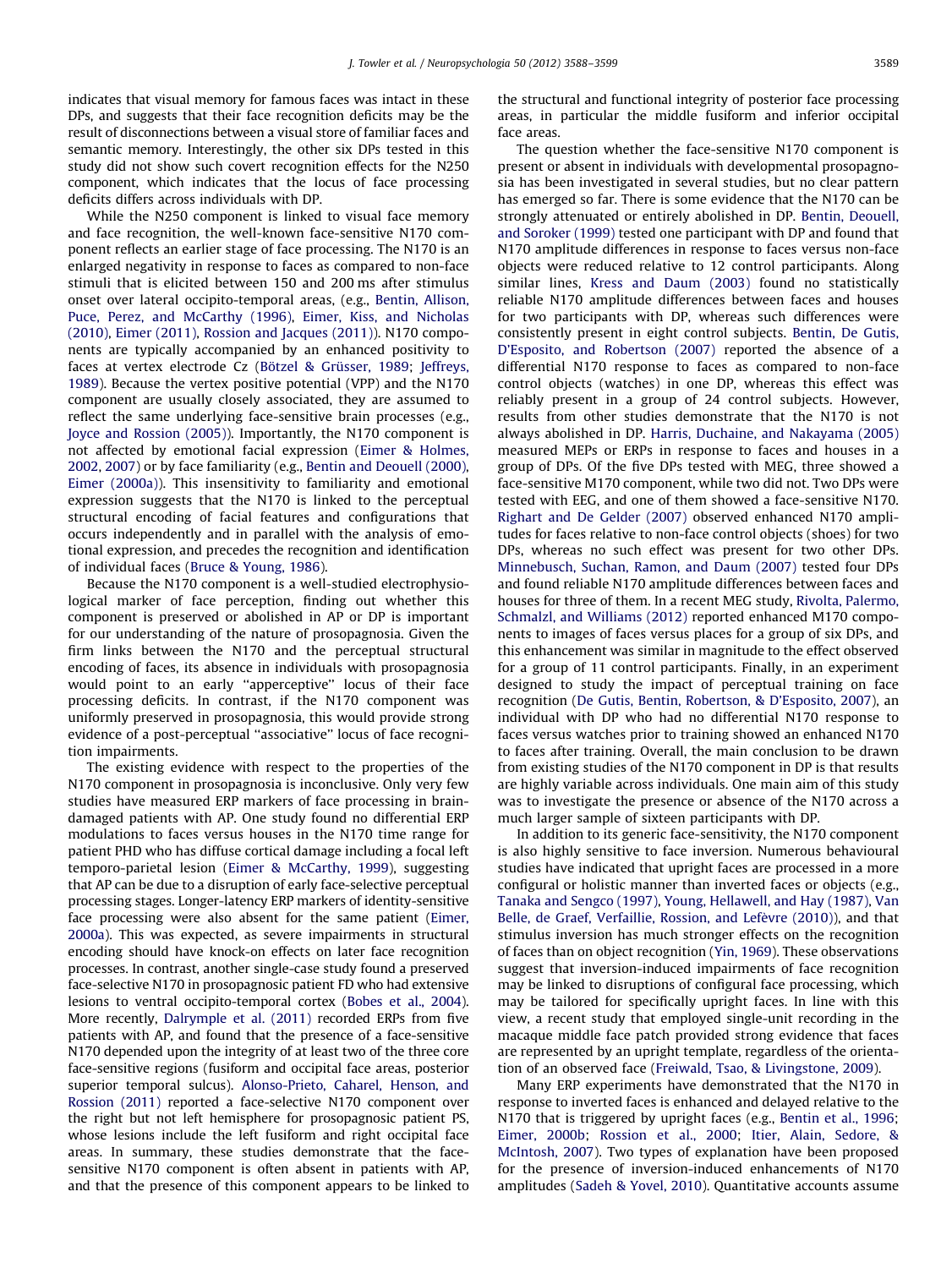<span id="page-2-0"></span>that upright and inverted faces activate the same face-specific mechanisms, and that the enhancement of the N170 component to inverted faces reflects the increased effort required to process these faces [\(Rossion et al., 1999](#page-11-0); [Marzi](#page-11-0) & [Viggiano, 2007](#page-11-0)), possibly due to inversion-induced disruptions of configural processing (e.g., [Sagiv & Bentin, 2001;](#page-11-0) see also [Eimer, Gosling, Nicholas, &](#page-11-0) [Kiss, 2011](#page-11-0), for further evidence for links between the N170 and configural face processing from rapid neural adaptation). Alternative qualitative accounts explain inversion-induced N170 enhancements by proposing that inverted faces activate additional neural populations (such as neurons sensitive to non-face objects) which are not activated by upright faces (e.g., [Rossion](#page-11-0) [et al., 2000\)](#page-11-0). Consistent with this possibility, object-selective brain areas respond more strongly to inverted faces than upright faces ([Haxby et al., 1999](#page-11-0); [Yovel](#page-11-0) & [Kanwisher, 2005](#page-11-0)), and TMS to the object-sensitive lateral occipital area disrupts the processing of inverted, but not upright faces ([Pitcher, Duchaine, Walsh,](#page-11-0) [Yovel, and Kanwisher 2011](#page-11-0)). Along similar lines, it has also been suggested that inverted but not upright faces may selectively activate eye-specific neurons [\(Itier et al., 2007](#page-11-0)). Quantitative and qualitative accounts of N170 face inversion effects are not mutually exclusive. For example, [Rosburg et al. \(2010\)](#page-11-0) measured ERPs to upright and inverted faces both from the scalp and intracranially, and found inversion-induced activity modulations during the N170 time range in both face-selective and houseselective cortical areas, consistent with a hybrid account of N170 face inversion effects.

While reliable face inversion effects on N170 amplitudes have been repeatedly observed in studies with young adult participants, there is now evidence that this effect may not be found in older individuals. [Gao et al. \(2009\)](#page-11-0) reported that inversioninduced N170 amplitude enhancements which were reliably observed for a group of young participants (aged 23–35 years) were absent for a group of older participants whose age ranged between 61 and 85 years. This dissociation suggests that there may be important changes in the operation of perceptual face processing stages in older individuals (see also [Daniel & Bentin,](#page-10-0) [2012,](#page-10-0) for similar results). Given the prominence of N170 face inversion effects in current discussions about face perception and its neural basis, it is clearly important to find out whether such effects are also present in individuals with DP. If they are, this would indicate that DPs differentiate between upright and inverted faces in the typical manner during the structural encoding of faces. In contrast, atypical N170 face inversion effects would point to differences between DPs and control participants at early stages of face perception. To date, few studies have investigated N170 face inversion effects in DP, and results have been inconclusive. In an MEG study, [Dobel, Putsche, Zwitserlood,](#page-10-0) and Junghöfer (2008) found normal effects of face inversion on M170 amplitude across a group of seven DPs. In contrast, [De](#page-10-0) [Gelder and Stekelenburg \(2005\)](#page-10-0) tested a single participant with DP and found no inversion-induced N170 amplitude enhancement. [Righart and De Gelder \(2007\)](#page-11-0) tested four participants with DP and found that typical N170 face inversion effects were absent for three of them. The second main aim of the present study was to systematically evaluate the sensitivity of the N170 component to face inversion in DP, for a large group of sixteen participants.

In addition to demonstrating the presence or absence of a facesensitive N170 component or of N170 face inversion effects at the group level, these ERP modulations may also be effective neural markers of prosopagnosia in individual DPs. Even though group fMRI studies have found weaker face-selectivity and smaller faceselective areas in DP [\(Furl, Garrido, Dolan, Driver,](#page-11-0) & [Duchaine, 2011\)](#page-11-0), individual DPs often fall within the normal range on these measures ([Behrmann, Avidan, Marotta,](#page-10-0) [& Kimchi, 2005](#page-10-0); [Furl et al., 2011;](#page-11-0) but see also [Bentin et al. \(2007\),](#page-10-0) [Von Kriegstein, Kleinschmidt, &](#page-11-0)

[Giraud \(2006\)](#page-11-0)). For example, only three of 15 DPs tested in a recent fMRI study did not show face-selectivity in the fusiform gyrus [\(Furl](#page-11-0) [et al., 2011\)](#page-11-0). Because all or nearly all individuals with normal face processing exhibit a face-sensitive N170 and an N170 face inversion effect, a failure to exhibit either of these effects may be indicative of impaired early face processing in individual DPs. The observation that N170 face inversion effects appear to be age-dependent even in individuals without face recognition impairments ([Gao et al., 2009\)](#page-11-0) further underlines the importance of assessing ERP markers of face processing in DP not just at the group level, but also for each individual participant.

We measured N170 components to upright and inverted faces and to non-face stimuli for 16 individuals with DP. All of them reported severe and consistent difficulties in recognizing familiar faces since childhood. These reports were verified with standardized tests of face processing (see Table 1). Stimuli and procedures were identical to those used in a previous study [\(Eimer &](#page-11-0) [Holmes, 2002](#page-11-0)). Photographic images from five categories (upright neutral faces, inverted neutral faces, upright fearful faces, inverted fearful faces, or upright houses) were sequentially presented at fixation. Participants had to detect and respond to the immediate repetition of an image that was shown on the preceding trial (one-back task). For the participants with intact face processing abilities tested previously [\(Eimer](#page-11-0) [& Holmes,](#page-11-0) [2002\)](#page-11-0), upright faces triggered enhanced N170 amplitudes relative to upright houses, in line with the face-sensitivity of this component. In addition, the N170 was enhanced and delayed for inverted as compared to upright faces, thus confirming the presence of typical N170 face inversion effects. Emotional expression had no effect on N170 amplitude or latency, in line with the assumption that the face-sensitive brain processes that give rise to this component are not involved in the analysis of emotional facial expression. To confirm these findings, and contrast them with the effects observed for the group of DPs, a new group of sixteen age-matched control participants with intact face processing capabilities was included in the present study.

Two main analyses were conducted to investigate the presence and the properties of the face-sensitive N170 component in individuals with DP. The first set of analyses compared ERPs to upright neutral faces and non-face control stimuli (upright

#### Table 1

Details of the 16 DPs who participated in this experiment and their performance on different behavioural tests of face processing. For the Famous Face Test (FFT), the percentage of correctly recognized faces is listed (recognition rate for unimpaired participants is above 90%; [Garrido et al., 2008](#page-11-0)). For the Cambridge Face Memory Test (CMFT), the Cambridge Face Perception Test (CFPT) with upright and inverted faces (upr/inv), and for the Old–New Test (ONT), z-scores of each individual's performance are listed (see text for details).

| Participant | Age | <b>Sex</b> | FFT    | <b>CFMT</b> | <b>CFPTupr</b> | <b>CFPTinv</b> | <b>ONT</b> |
|-------------|-----|------------|--------|-------------|----------------|----------------|------------|
|             |     |            | $(\%)$ | z           | z              | z              | z          |
| MC          | 41  | M          | 24.6   | $-1.38$     | $-1.54$        | $-1.62$        | $-2.46$    |
| EW          | 32  | F          | 13.3   | $-2.64$     | .92            | $\cdot$ .2     | $-3.43$    |
| <b>CM</b>   | 29  | M          | 20.7   | $-4.29$     | $-3.1$         | $-2.89$        | $-14.34$   |
| <b>NE</b>   | 31  | F          | 33.3   | $-2.77$     | $-1.06$        | $-1.62$        | $-4.17$    |
| ΙA          | 46  | F          | 43.6   | $-2.64$     | $-.92$         | $-.49$         | $-3.35$    |
| AH          | 48  | F          | 60.0   | $-1.76$     | $-1.06$        | $-.63$         | $-2.04$    |
| AM          | 28  | F          | 46.4   | $-2.64$     | $-1.74$        | $-.49$         | $-2.88$    |
| SW          | 28  | F          | 22.0   | $-2.64$     | $-1.74$        | $-1.05$        | $-2.95$    |
| KS          | 29  | F          | 15.1   | $-2.9$      | $-.92$         | $-1.05$        | $-9.03$    |
| SC          | 22  | F          | 44.7   | $-2.64$     | $-.51$         | .08            | $-4.15$    |
| JL          | 67  | F          | 40.0   | $-1.76$     | $-2.29$        | $-.49$         | $-6.27$    |
| SN          | 54  | F          | 52.5   | $-2.26$     | $-2.15$        | .36            | .42        |
| MZ          | 48  | F          | 53.6   | $-2.52$     | $-1.33$        | .22            | $-6.47$    |
| <b>CP</b>   | 39  | F          | 34.7   | $-2.64$     | $-.92$         | 1.21           | $-1.11$    |
| <b>RL</b>   | 49  | M          | 19.6   | $-3.65$     | $-1.88$        | $-.77$         | $-5.87$    |
| MP          | 49  | M          | 36.8   | $-2.9$      | $-1.33$        | .64            | $-4.42$    |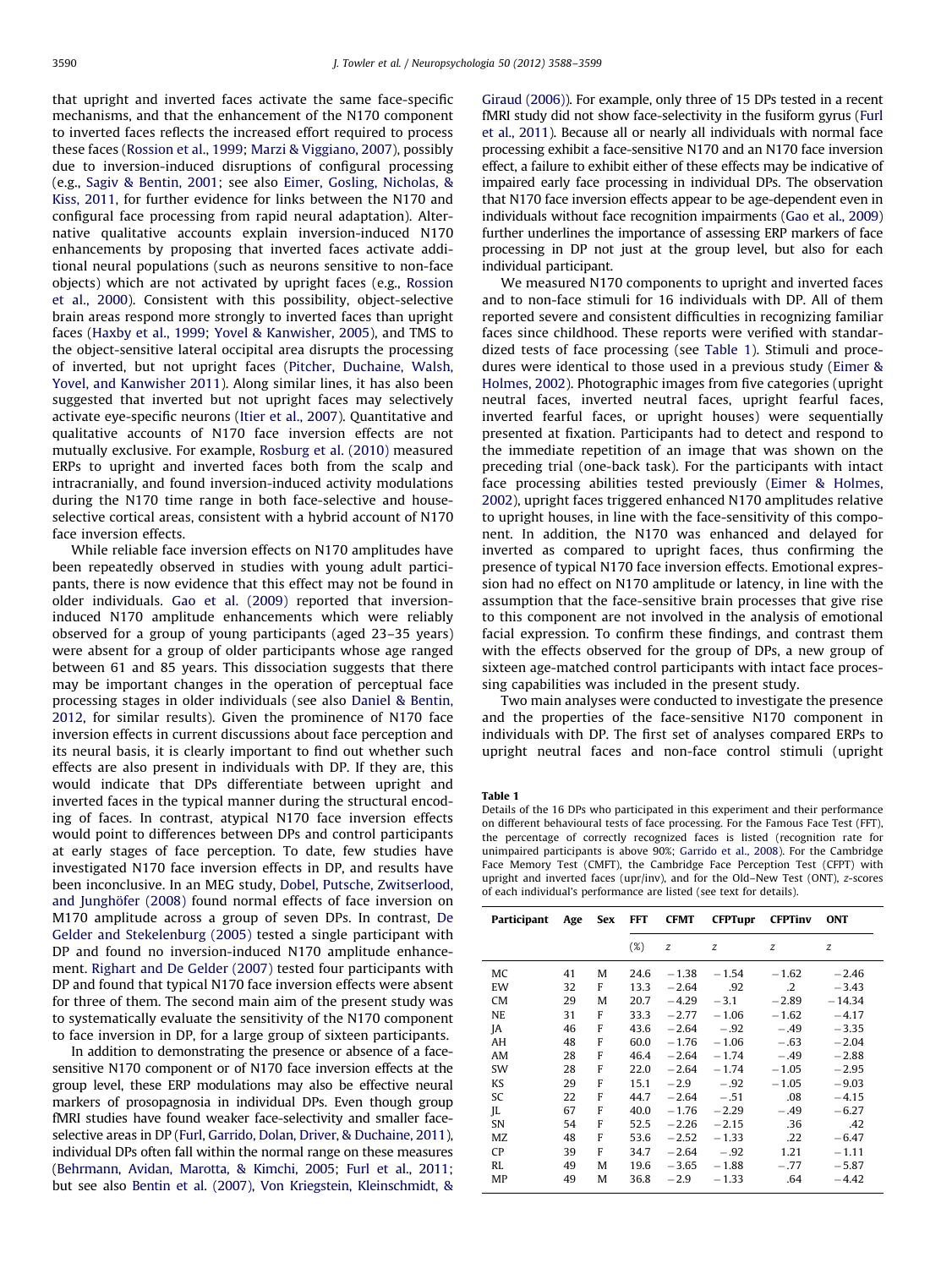houses), in order to test the generic face-sensitivity of the N170 in DP. At the group level, the question was whether upright faces would trigger reliably enhanced N170 amplitudes relative to houses across all 16 DPs tested, and whether any such effect would be similar in size or smaller than the effect observed for the group of 16 age-matched control participants. At the level of individual DPs, the presence or absence of a face-sensitive N170 component was assessed with a non-parametric bootstrap procedure [\(Di Nocera](#page-10-0) [& Ferlazzo, 2000\)](#page-10-0). In a second set of analyses, inversion-induced effects on N170 amplitudes and latencies were investigated, both at the group level and at the level of individual DPs. At the group level, the question was whether typical inversion-induced N170 modulations (enhanced and/or delayed N170 components for inverted relative to upright faces) would be observed across all DPs tested, and whether these face inversion effects would be equal or reliably different from the effects observed for participants with normal face processing abilities. Again, bootstrap procedures were used to establish the presence of face inversion effects on N170 amplitudes and latencies for individual DPs. To assess the possible impact of participants' age on the N170 and its sensitivity to face inversion in DPs and controls, additional analyses were conducted for sub-groups of younger and older participants.

## 2. Methods

#### 2.1. Participants

Sixteen participants with DP (12 females) were tested. Their age ranged between 22 and 67 years (mean age: 40 years). All reported severe difficulties with face recognition since childhood. They were recruited after contacting us on our research website  $\langle$  <http://www.faceblind.org> $\rangle$ . To assess and verify their reported face recognition problems, behavioural tests were conducted in two sessions on separate days, prior to the EEG recording session. Impairments in the recognition of famous faces were measured in the Famous Face Test (FFT) for images of 60 celebrities from entertainment, politics, or sports (see [Duchaine &](#page-10-0) [Nakayama \(2005\)](#page-10-0), for details). [Table 1](#page-2-0) shows recognition percentage for famous faces in the FFT, separately for each of the sixteen DPs tested. As expected, DPs generally performed poorly in this test, with an average face recognition rate of 33.5% (ranging between 13.3% and 60% for individual DPs). For participants with unimpaired face recognition abilities, the average recognition rate is 84.6%  $(SD=11.2%)$  for the same set of famous faces ([Garrido, Duchaine,](#page-11-0) [& Nakayama,](#page-11-0) [2008\)](#page-11-0). To rule out deficits in basic visual functioning as cause of their face recognition deficits, the DPs also completed the low-level visual–perceptual tests of the Birmingham Object Recognition Battery ([Riddoch](#page-11-0) & [Humphreys, 1993](#page-11-0)). Test performance was within the normal range for all DPs tested.

[Table 1](#page-2-0) shows z-scores of the performance of all 16 DPs in other behavioural face processing tests. In the Cambridge Face Memory Test (CFMT), faces of six target individuals shown in different views are memorized, and then have to be distinguished from two simultaneously presented distractor faces (see [Duchaine](#page-10-0) [and Nakayama \(2006a\),](#page-10-0) for a full description). In the Old–New Face Recognition test (ONT; [Duchaine](#page-10-0) & [Nakayama, 2005\)](#page-10-0), ten target faces (young women photographed under similar conditions and from the same angle) are memorized. In the test phase, target faces and 30 new faces are presented in random order, and an old/new discrimination is required for each face. In the Cambridge Face Perception Test (CFPT; [Duchaine, Yovel,](#page-11-0) & [Nakayama, 2007\)](#page-11-0), one target face in three-quarter view is shown above six frontal-view morphed test faces that contain a different proportion of the target face and have to be sorted according to their similarity to the target face. Faces are presented either upright or inverted (shown separately in [Table 1\)](#page-2-0). As can be seen from the z-scores in [Table 1,](#page-2-0) all DPs were impaired in the CFMT, and all except one in the ONT. There was also some evidence for face perception deficits in the CFPT, and these appeared more pronounced for upright faces than for inverted faces.

Sixteen participants without DP (seven females) were also tested with EEG, using identical procedures to those used for the DP group. Each control participant was individually age-matched (within a range of  $\pm$  4 years) with a participant with DP. The age of control participants ranged between 22 and 65 years. The mean age of this control group (40 years) was identical to the mean age of the DP group. To assess the age-dependence of N170 effects, the DP group and the control group were each subdivided into a younger and an older sub-group, with eight participants in these sub-groups. Younger DPs were aged 22–39 years (mean age: 29.7 years), and younger controls were aged 22–37 years (mean age: 29.2 years). The age range of the eight older DPs was 41–67 years (mean age: 50.2 years), and the age range of the eight older controls was 38–65 years (mean age: 50.2 years).

#### 2.2. Stimuli and procedure

Participants sat in a dimly lit sound attenuated cabin. Photographs of faces or houses were presented on a CRT monitor at a viewing distance of 100 cm, using E-Prime software (Psychology Software Tools, Pittsburgh, PA). Stimuli were identical to those employed in a previous study ([Eimer](#page-11-0) & [Holmes, 2002](#page-11-0)). They included faces of 10 different individuals and 10 different houses. Faces were either fearful or neutral, and were presented either upright or upside-down, resulting in a total of 40 different face images. Houses were always presented upright. All stimuli were presented at fixation, with eye gaze straight ahead, against a grey background (17.6 cd/m<sup>2</sup>). They subtended a visual angle of  $5.5^{\circ} \times 7.5^{\circ}$ , and their average luminance was  $21.9$  cd/m<sup>2</sup>.

The experiment consisted of four experimental blocks with 115 trials per block. Participants performed a one-back task where they had to respond with a right-hand button press to the immediate repetition of an image that was presented on the preceding trial. Each block included 15 target trials where such immediate repetitions of an identical image occurred. In the remaining 100 trials per block, non-repeated upright or inverted neutral or fearful faces, or upright houses were presented in random order and with equal probability. Stimuli were presented for 300 ms, and were separated by an intertrial interval of 1000 ms.

#### 2.3. EEG recording and data analysis

EEG was DC-recorded with a BrainAmps DC amplifier (upper cut-off frequency 40 Hz, 500 Hz sampling rate) and Ag-AgCl electrodes mounted on an elastic cap from 23 scalp sites (Fpz, F7, F3, Fz, F4, F8, FC5, FC6, T7, C3, Cz, C4, T8, CP5, CP6, P7, P3, Pz, P4, P8, PO7, PO8, and Oz, according to the extended international 10–20 system). Horizontal electrooculogram (HEOG) was recorded bipolarly from the outer canthi of both eyes. During online recording, EEG was referenced to an electrode placed on the left earlobe, and was re-referenced off-line to the average of the left and right earlobe. Impedances of all electrodes were kept below 5 k $\Omega$ . No off-line filters were applied. EEG was epoched off-line from 100 ms before to 300 ms after stimulus onset. Epochs with activity exceeding  $+30$  uV in the HEOG channel (reflecting horizontal eye movements) or  $\pm 60 \mu$ V at Fpz (indicating eye blinks or vertical eye movements) were excluded from analysis, as were epochs with voltages exceeding  $+80$  uV at any other electrode.

Following artefact rejection, averages were computed for non-target trials (i.e., trials where no immediate stimulus repetition occurred and no manual response was recorded), separately for upright neutral faces, inverted neutral faces, upright fearful faces, inverted fearful faces, and upright houses. All ERPs were computed relative to a 100 ms pre-stimulus baseline. N170 mean amplitudes were computed at lateral posterior electrodes P7 and P8 for the 150–190 ms interval after stimulus onset. N170 latencies were quantified as the latency of the most negative peak voltage measured during the 130–190 ms post-stimulus interval.

To investigate the face-sensitivity of the N170 component in the DP group and compare it to the control group, N170 mean amplitudes in response to upright neutral faces and upright houses were compared. To measure and contrast N170 face inversion effects in both groups N170 mean amplitudes and peak latencies were compared for upright and inverted faces. Preliminary analyses demonstrated that N170 amplitudes and face inversion effects on N170 amplitude and latency were unaffected by the emotional expression of faces. This was the case for the DP group and for participants without DP, confirming previous observations ([Eimer & Holmes,](#page-11-0) [2002](#page-11-0)). Therefore, analyses of N170 face inversion effects were based on ERPs to upright and inverted faces that were averaged across neutral and fearful faces. To identify differences in the face-sensitivity of the N170 and in inversion-induced modulations of N170 amplitudes or latencies between participants with and without DP, further analyses were conducted across DPs and control participants, with group as between-subject factor. In additional analyses of the impact of participants' age, the between-subject factor age (younger versus older) was also included.

We also assessed the presence of statistically reliable N170 effects at the level of individual DPs. For that purpose, a non-parametric bootstrap procedure [\(Efron](#page-11-0) [& Tibshirani, 1993;](#page-11-0) [Di Nocera & Ferlazzo, 2000\)](#page-10-0) was employed. This method establishes the reliability of ERP amplitude or peak latency differences between two experimental conditions by resampling two sets of trials that are drawn randomly (with replacement) from the combined dataset, and then computing amplitude or latency differences between the two resulting ERPs for a pre-defined time window and electrode. This procedure is repeated a large number of times (10,000 iterations in the current study). The resulting distribution of difference values has a mean value of zero, because both sample pairs are drawn from the same dataset. Based on this distribution, the reliability of an observed ERP difference between conditions can be assessed for individual participants. If the probability of obtaining the observed difference by chance is below 5%, it can be accepted as statistically significant (see also [Dalrymple et al. \(2011\),](#page-10-0) [Eimer et al.](#page-11-0)  $(2012)$ . [Oruc](#page-11-0) et al.  $(2011)$ ). This bootstrap method was used to test the reliability of N170 differences between faces and houses, and of inversion-induced N170 amplitude and latency modulations for individual participants.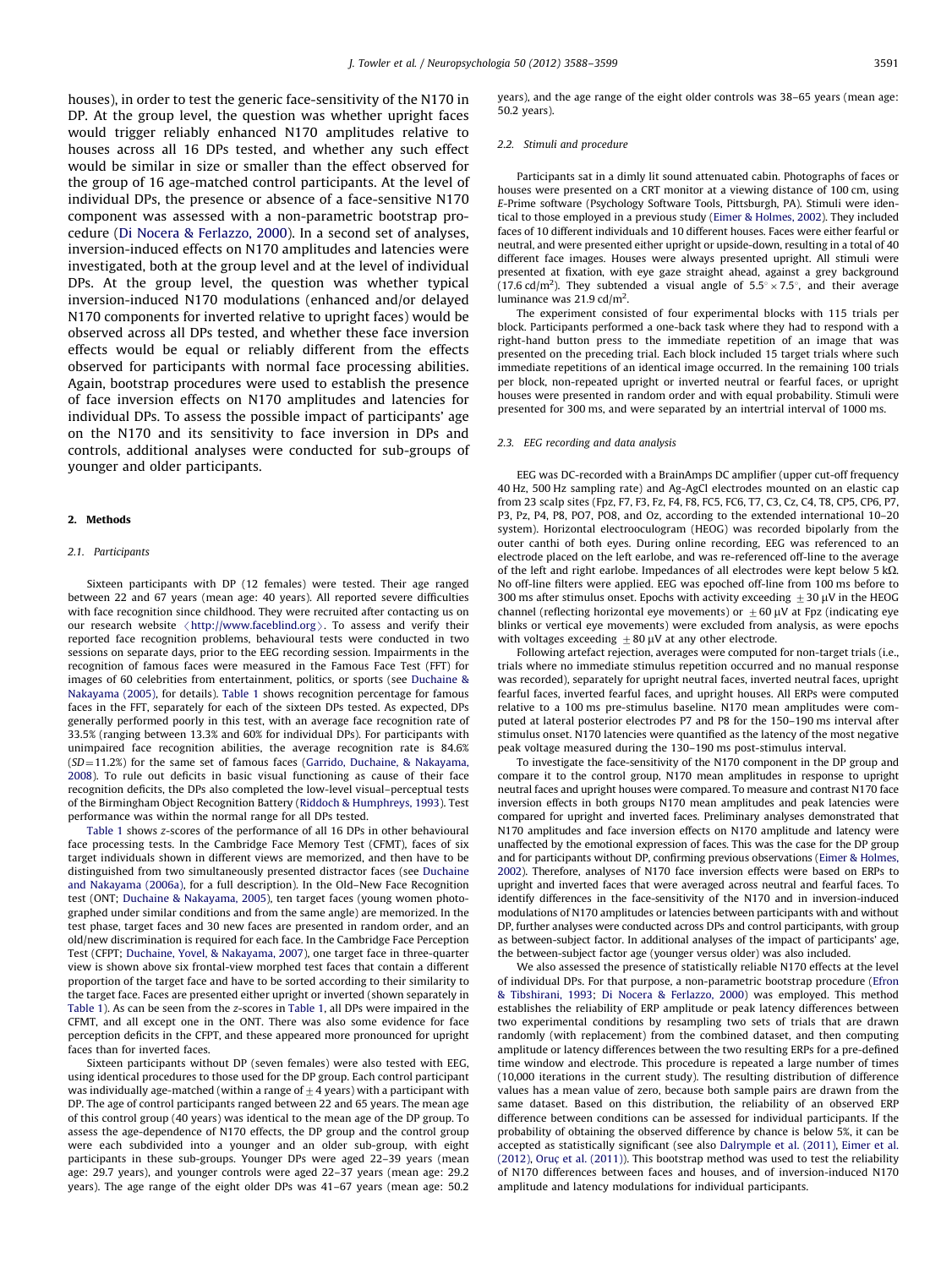#### <span id="page-4-0"></span>3. Results

#### 3.1. Behaviour

Participants with DP were less accurate than control participants in detecting immediate stimulus repetitions (78.7% versus 91.4%), and this difference was significant  $(t(30)=2.77; p<0.01)$ . There was also a trend for DPs to be slower than controls in correctly detecting image repetitions (625 ms for DPs, 568 ms for control participants), although this difference failed to reach significance (t(30)=1.7;  $p=.085$ ). Both DPs and control participants were more accurate in detecting immediate repetitions of upright faces than repetitions of inverted faces (control participants: 95% versus 87%;  $t(15)=3.21$ ;  $p=.006$ ; DPs: 78% versus 72%;  $t(15)=2.4$ ;  $p=.03$ ). The size of this face inversion effect on target detection accuracy did not differ between the two groups  $(F<1)$ . False alarms to non-repeated images occurred on 1.9% and 1.6% of all non-target trials in the DP and control groups, respectively.

## 3.2. The face-sensitivity of the N170: upright neutral faces versus upright houses

Fig. 1 shows grand-averaged ERP waveforms obtained at vertex electrode Cz and at lateral posterior electrodes P7 and P8 in response to upright neutral faces and upright houses. ERPs are shown separately for the DP group (top panel) and the group of control participants (bottom panel). Fig. 1 also includes topographic maps of N170 difference amplitudes for both groups. These maps were generated by subtracting ERP mean amplitudes measured in the 150–190 ms post-stimulus time window in response to houses from mean amplitudes to upright neutral faces. Enhanced N170 components to faces as compared to houses were observed at P7/8 in both groups. Importantly, this amplitude difference was similar in size for participants with and without DP. These observations were substantiated by statistical analyses of N170 mean amplitudes obtained at P7/8. For control participants, there was a main effect of stimulus category (faces versus houses:  $F(1.15) = 7.66$ ;  $p < .02$ ), reflecting larger N170 components to faces as compared to houses. Although this effect tended to be larger over the right hemisphere, the stimulus categor $y \times$  recording hemisphere interaction was not significant. Very similar results were obtained for the group of DPs. There was also an effect of stimulus category,  $F(1,15)=25.3$ ;  $p < .001$ , demonstrating the face-sensitivity of the N170 component in this group. This effect also tended to be more pronounced at P8, but there was no reliable interaction with recording hemisphere. The similarity of the face-sensitive N170 for participants with and without DP was further assessed in an analysis of N170 mean amplitudes across both groups, with group (DPs versus Controls) as additional factor. There was a main effect of stimulus category  $(F(2,30)=30.1; p<.001)$  again confirming the presence of larger N170 amplitudes to faces versus houses. But critically, there was



Fig. 1. Grand-averaged ERPs elicited by upright neutral faces and upright houses at vertex electrode Cz, and at lateral temporo-occipital electrodes P7 and P8 in the 300 ms interval after stimulus onset, for the group of sixteen DPs (top panel), and for the group of sixteen age-matched control participants without DP (bottom panel). Topographic maps on the right shows the scalp distribution of ERP difference amplitudes (upright neutral faces versus upright houses) in the N170 time window (150– 190 ms post-stimulus), for the DPs (top) and control participants (bottom).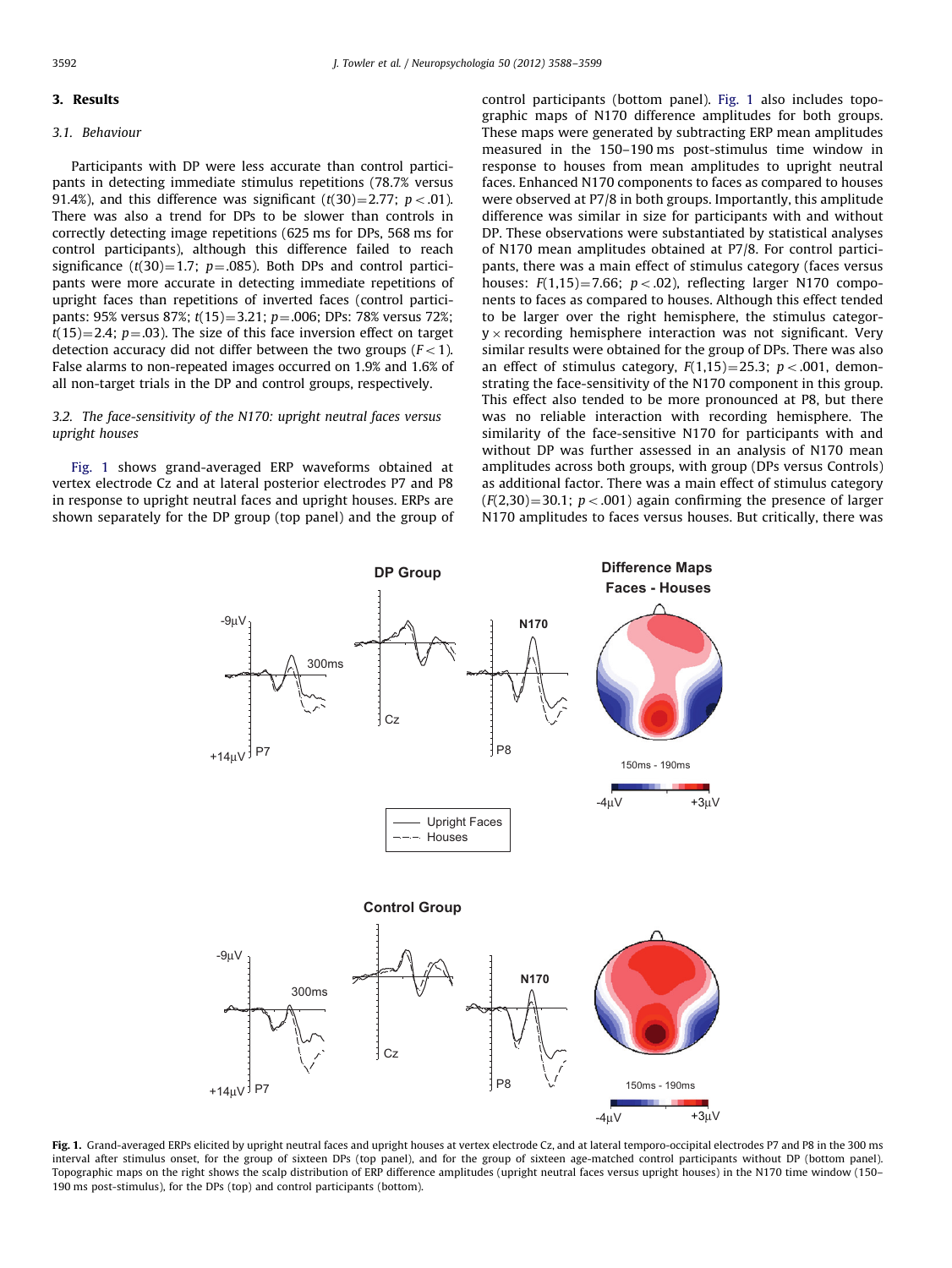<span id="page-5-0"></span>no indication of any interaction between stimulus category and group, or between stimulus category, recording hemisphere, and group (both  $F(2,30) < 1$ ), which further underlines that the facesensitivity of the N170 component was very similar for the DP group and for participants without DP. Participants' age had no effect on this face-sensitivity of the N170 in the control group (stimulus category  $\times$  age:  $F<1$ ). In the DP group, N170 enhancements to faces versus houses were larger for younger than for older participants (stimulus  $\times$  category  $\times$  age: (2,15)=12.7; p < .01), but follow-up analyses confirmed that N170 face-sensitivity was reliable in both age groups.

As can be seen from the topographic map in [Fig. 1](#page-4-0) (bottom panel), control participants showed the typical N170 scalp distribution: An occipito-temporal N170 component was accompanied by a component of opposite polarity (Vertex Positive Potential; VPP) at midline frontocentral electrodes. The activation pattern observed for the group of DPs in the same time window was qualitatively similar, although the frontocentral VPP component was less pronounced. The reliability of the VPP in both groups was evaluated in analyses of mean amplitudes measured in the N170 time window (150–190 ms post-stimulus) at midline electrodes Cz and Fz, for the factors stimulus category (face versus house) and electrode (Fz versus Cz). The VPP was present in the control group  $(F(1,15)=5.64; p<0.05)$ , but not in the DP group  $(F(1,15)$  < 1). However, there was no reliable stimulus categor $y \times$  group interaction ( $F < 1$ ). Fig. 2 shows ERPs recorded at right occipito-temporal electrode P8 in response to upright neutral faces and houses, separately for each of the 16 DPs tested. Facesensitive N170 components (i.e., enhanced N170 amplitudes to faces relative to houses) were present for most but not all DPs. To study the presence and reliability of the N170 for individual DPs, non-parametric bootstrap analyses were conducted separately for each DP on N170 mean amplitude differences between upright faces and houses at P8. Reliably enhanced N170 components in response to faces were confirmed for twelve of the 16 DPs tested (as indicated by the symbol "' in Fig. 2). For two others (AH and MP), N170 amplitude differences were in the expected direction, but did not reach significance in the bootstrap analyses. Only two participants with DP (MZ and RL) showed no evidence for an N170 amplitude enhancement to face stimuli, but if anything



Fig. 2. ERPs elicited for each of the sixteen DPs tested at right occipito-temporal electrode P8 to upright neutral faces (solid lines) and upright houses (dashed lines). Bootstrap analyses confirmed that twelve of the sixteen DPs showed reliably enhanced N170 amplitudes to faces versus houses, as indicated by the symbol ". Note that different voltage scales were used for individual DPs.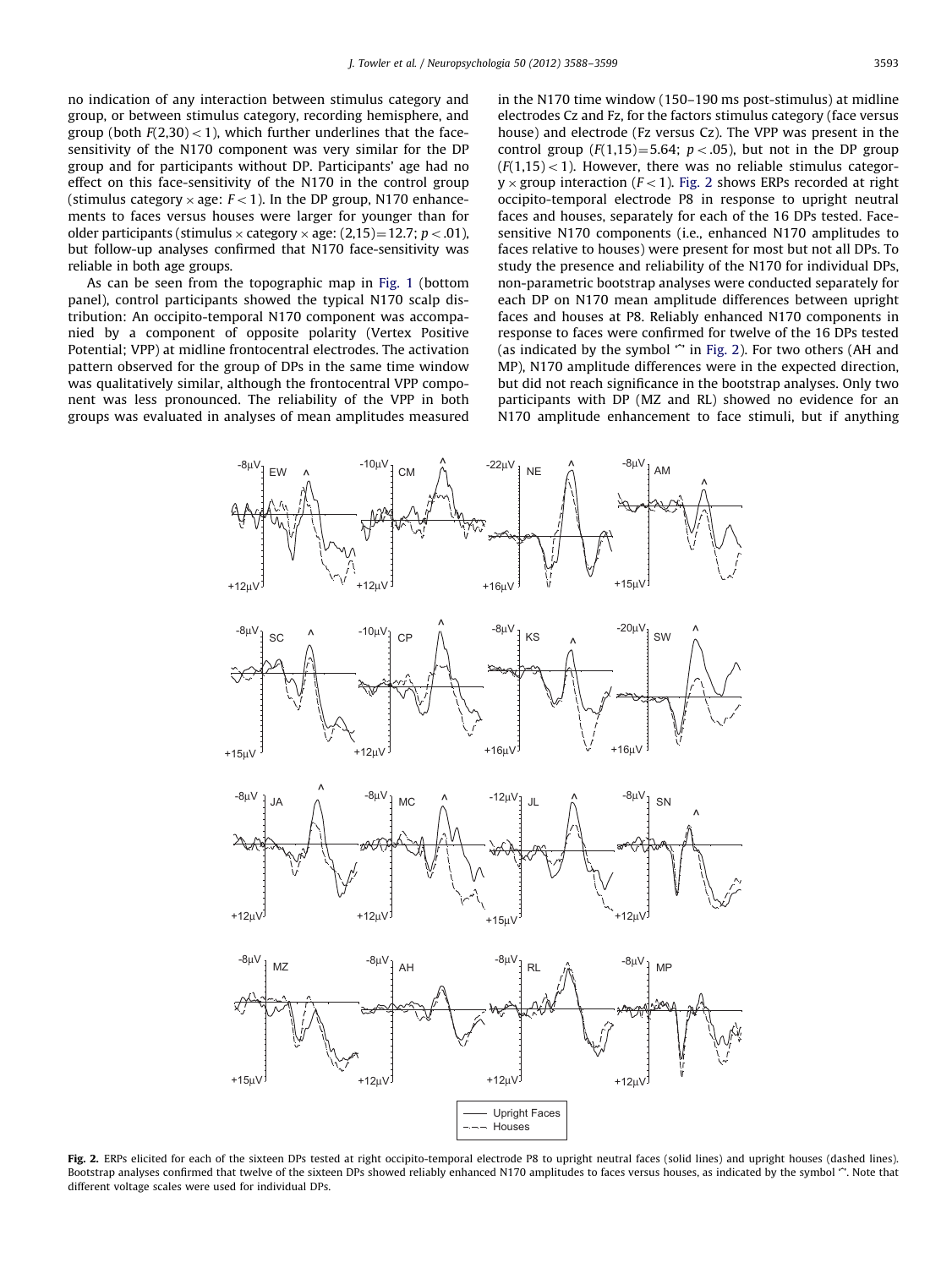<span id="page-6-0"></span>a tendency in the opposite direction. Analogous bootstrap analyses were conducted for each of the 16 control participants. Nine of them showed reliably larger N170 amplitudes to faces versus houses. For the other seven, N170 components were numerically larger to faces than to houses, but this difference remained below the significance threshold in the bootstrap analyses.

## 3.3. Effects of face inversion on the N170 component

Fig. 3 shows grand-averaged ERP waveforms obtained at lateral posterior electrodes P7 and P8 in response to upright and inverted faces (collapsed across neutral and fearful faces), for the DP group (top) and the group of control participants (bottom). For the control group, the typical effects of face inversion on the N170 were observed: Relative to upright faces, inverted faces elicited enhanced and delayed N170 components. Remarkably, no inversion-induced N170 amplitude enhancements were observed for the DP group. If anything, the N170 to upright faces tended to be larger than the N170 to inverted faces for participants with DP.

These observations were confirmed by statistical analyses of N170 mean amplitudes. For the control group, there was a main effect of face orientation (upright versus inverted:  $F(1,15)=6.73$ ;  $p < .05$ ) on N170 mean amplitudes, reflecting larger N170 components to inverted as compared to upright faces. This effect tended to be larger over the right hemisphere, although the interaction between face orientation and recording hemisphere

was not significant  $(F(1,15)=2.84; p=.11)$ . In marked contrast, face orientation had no effect on N170 mean amplitudes in the DP group ( $F(1,15)$  < 1). This difference between the two groups was further confirmed in an additional analysis of N170 mean amplitudes across groups. There was a significant interaction between face orientation and group ( $F(2,30) = 6.29$ ;  $p < .02$ ), demonstrating that inversion-induced N170 amplitude enhancements differed reliably between participants with and without DP.

To assess the impact of participants' age on face inversion effects on N170 amplitudes, separate analyses were conducted for younger and older participants. Fig. 3 (bottom panel) shows ERPs obtained at right posterior electrode P8 for younger and older DPs and control participants, and demonstrates that age had a strong effect in the control group, but not for participants with DP. N170 amplitude enhancements to inverted faces were absent not just for older DPs, but also in the younger sub-group. For younger control participants, the typical pattern of larger N170 components to inverted faces was observed. In contrast, this effect was absent in older controls. This pattern was confirmed by analyses of N170 mean amplitudes at P8 for both groups with age (younger versus older sub-group) as additional factor. For DPs, there was no main effect of face orientation and no interaction between face orientation and age (both  $F(1,15) < 1.6$ ). For control participants, a significant face orientation  $\times$  age interaction was present  $(F(1,15)=9.81; p<0.01)$ , and this was due to the fact that a significant face inversion effect was present in the younger subgroup  $(F(1,7)=24.26; p<.005)$ , but not in the older sub-group  $(F<1)$ . When analyses were conducted separately for younger **DP Group** 



Fig. 3. Grand-averaged ERPs elicited by upright and inverted faces (collapsed across neutral and fearful faces) at lateral temporo-occipital electrodes P7 and P8 in the 300 ms interval after stimulus onset, for the group of sixteen DPs (top panel), and for the group of sixteen age-matched control participants without DP (bottom panel).



Fig. 4. Grand-averaged ERPs elicited by upright and inverted faces (collapsed across neutral and fearful faces) at right temporo-occipital electrode P8 in the 300 ms interval after stimulus onset, for the sub-groups of younger DPs and controls (top panel), and for the sub-groups of older DPs and controls (bottom panel).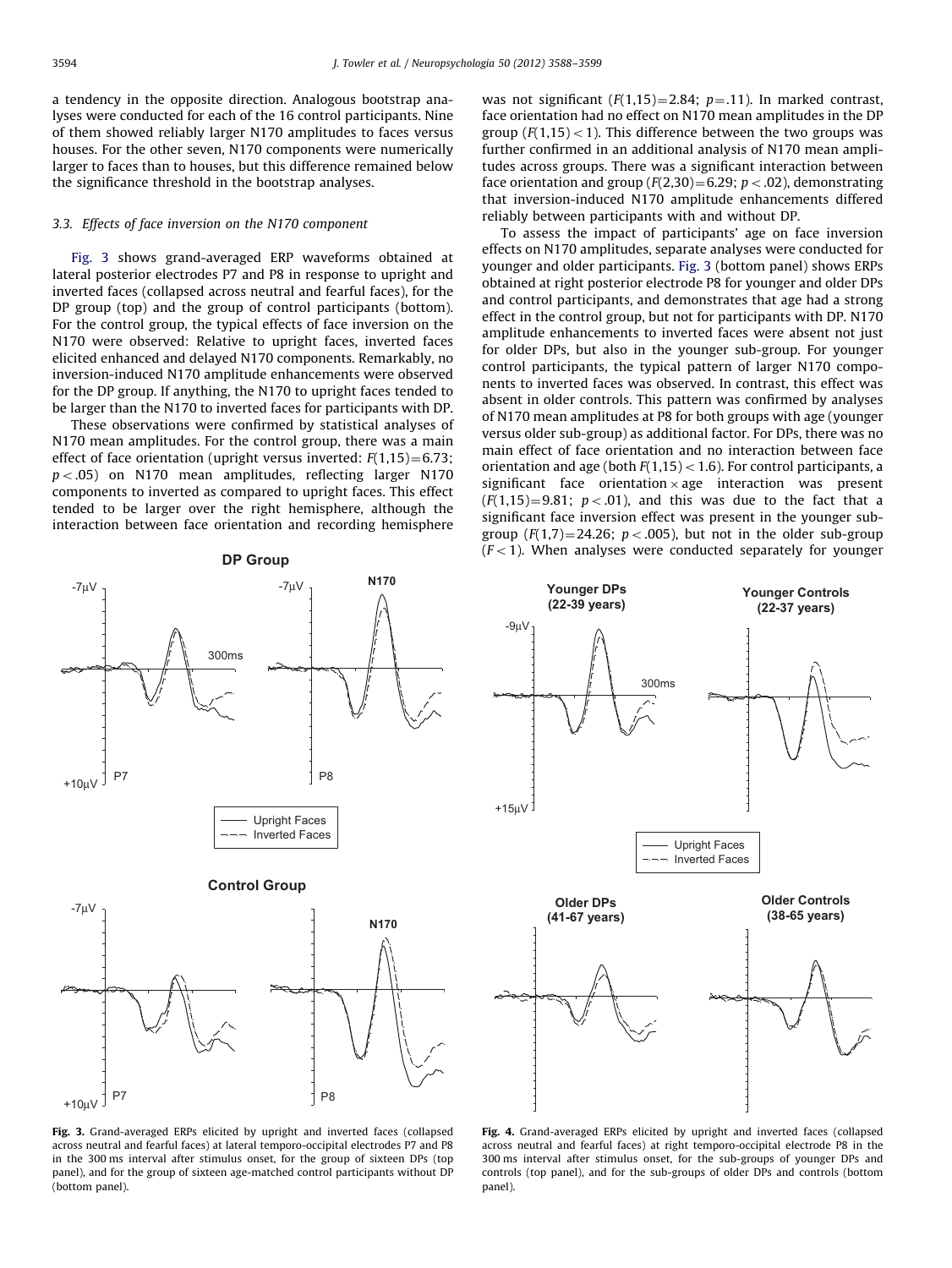<span id="page-7-0"></span>

Fig. 5. ERPs elicited for each of the sixteen DPs tested at right occipito-temporal electrode P8 in response to upright and inverted faces (collapsed across neutral and fearful faces). Bootstrap analyses showed that only three of the sixteen DPs showed reliably enhanced N170 amplitudes to inverted faces, as indicated by the symbol "'. Note that different voltage scales were used for individual DPs.

and older participants, with group now included as betweensubject factor, a significant face orientation  $\times$  group interaction for younger participants  $(F(2,15)=12.43; p<.005)$  reflected the presence of N170 face inversion effects for controls and the absence of such effects for DPs. In contrast, no face orientation  $\times$  group interaction was present for older participants  $(F(2,15) < 1).$ 

Analyses of N170 peak latencies in the control group revealed the typical effect of face orientation  $(F(1,15)=6.36 \ p < .03)$ , as the N170 component was delayed for inverted as compared to upright faces (168 ms versus 163 ms; see [Fig. 2\)](#page-5-0). There was an interaction between orientation and recording hemisphere  $(F(1,15)=5.98 \text{ p} < .03)$ , as this effect was more pronounced over the right hemisphere. In the DP group, there was only a 2 ms latency difference for the N170 to inverted and upright faces (163 ms versus 161 ms), which was not significant  $(F<1)$ . However, there was no significant face orientation  $\times$  group interaction  $(F<1)$ . Participants' age had no effect on inversion-induced N170 latencies in either group (both  $F<1$ ).

The absence of consistent face inversion effects on N170 amplitude across participants with DP is illustrated in Fig. 5, which shows ERPs recorded at right occipito-temporal electrode P8 in response to upright and inverted faces (collapsed across neutral and fearful faces), separately for the eight younger DPs (top) and the eight older DPs (bottom). Typical face inversion effects on N170 amplitudes (i.e., reliably enhanced N170 components for inverted relative to upright faces, as revealed by bootstrap analyses) were only found for three DPs, but were absent for the remaining 13 DPs tested. [Fig. 6](#page-8-0) shows individual face inversion effects on N170 mean amplitudes, obtained by subtracting ERPs to inverted faces from ERPs to upright faces. Results are plotted separately for younger and older participants, both for DPs (dark bars) and controls (light bars), and sorted by the absolute size and polarity of these effects. Larger N170 components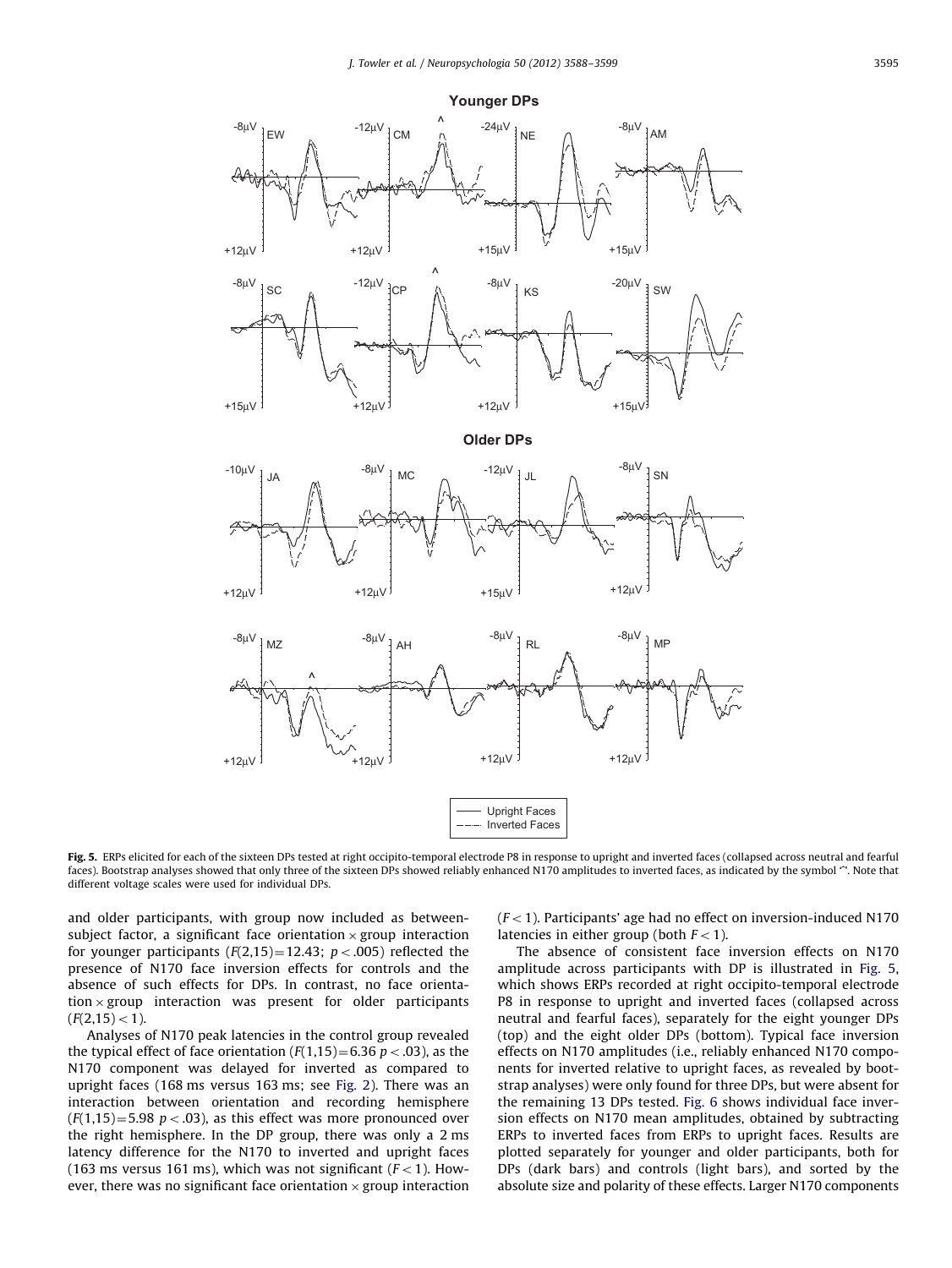<span id="page-8-0"></span>

**Younger Participants** 

Fig. 6. Face inversion effects on N170 amplitudes for individual DPs (dark bars) and control participants (light bars), sorted according to the size and polarity of this effect. Amplitude values were obtained by subtracting N170 mean amplitudes to inverted faces from N170 mean amplitudes to upright faces, with negative values (on the left) reflecting typical N170 face inversion effects, and positive values larger N170 amplitudes to upright faces. Significant differences, as revealed by bootstrap analyses, are indicated by asterisks. Results are shown separately for younger and older participants.

to inverted faces are reflected by negative values and are plotted on the left, and larger N170 amplitudes to upright faces (reflected by positive values) are plotted on the right. Significant amplitude differences, as demonstrated by single-subject bootstrap analyses, are indicated by asterisks. A clear dissociation between controls and DPs is apparent for younger participants (Fig. 6, top panel): seven of the eight younger controls tested showed reliably enhanced N170 amplitudes to inverted as compared to upright faces. In contrast, this typical N170 face inversion was observed for only two of the younger DPs, whereas as four others even showed a reversal of this effect, with significantly enhanced N170 amplitudes to upright faces. As expected on the basis of the group level analyses, no such clear dissociation between controls and DPs was evident for older participants. At the individual level, bootstrap analysis revealed that only one older DP and one older control participant showed a significantly enlarged N170 to inverted faces. Three other older controls showed N170 amplitude differences in the same direction, which did not pass the conservative significance threshold of the single-case bootstrap analysis. Only one older control participant showed reliably enhanced N170 amplitudes to

upright as compared to inverted faces, whereas this unusual pattern was observed for three of the older DPs (see Fig. 6).

# 3.4. Correlations between behavioural performance and N170 face inversion effects

There were no statistically significant correlations between the performance of individual participants with DP in behavioural face processing tests (FFT, CFMT, CFPT, ONT) and individual N170 face inversion effects (i.e., mean amplitude differences between upright and inverted faces in the N170 time window). However, a reliable correlation was found for the DP group between the effect of face inversion on target detection accuracy in the main experimental task (the percentage of correctly detected immediate repetitions of upright versus inverted faces) and the N170 face inversion effects observed in this task  $(r(15)=0.601, p=.014)$ : DPs who tended to show the typical pattern of larger N170 components to inverted versus upright faces showed a larger advantage in detecting repetitions of upright versus inverted faces, while atypical N170 face inversion effects in the DP group were linked to smaller performance differences in response to upright versus inverted target faces. Across the 16 control participants, there was no such link between N170 face inversion effects and the effects of face inversion on target detection in the one-back task.

## 4. Discussion

We measured the face-sensitive N170 component in a group of 16 individuals with developmental prosopagnosia and in 16 agematched control participants to find out whether the N170 is present or absent in DP, and to investigate how face inversion affects this component in participants with DP. Results demonstrated that the face-sensitivity of the N170 component in DPs and in control participants is very similar. N170 amplitude enhancements in response to inverted faces are largely absent in individuals with DP, regardless of their age. A different pattern was observed for controls, where this effect was present but was strongly age-dependent. As discussed below, these observations are important for understanding which face processing mechanisms are disrupted in DP.

## 4.1. N170 shows normal face-sensitivity in most DPs

The comparison of ERPs to upright neutral faces and upright houses demonstrated that the face-sensitivity of the N170 component is largely preserved in DP. [Fig. 1](#page-4-0) shows grand-averaged ERP waveforms across all sixteen DPs (top panel), and across all 16 age-matched control participants (bottom panel), and demonstrates that enhanced N170 amplitudes to upright faces as compared to houses were triggered in a similar fashion in both groups. The absence of any interaction between stimulus category and group provides strong evidence that the face-sensitive N170 component is triggered in a very similar fashion in participants with and without DP. This conclusion is further supported by [Fig. 2](#page-5-0), which shows ERPs triggered in response to upright faces and houses at right temporo-occipital electrode P8 for individual DPs. Twelve of the 16 DPs tested had reliably larger N170 amplitudes to faces relative to houses, and two others showed the same, albeit non-significant, N170 difference.

These observations are based on a large sample of participants with DP, and therefore allow more general conclusions than previous studies where single cases or a much smaller number of participants were tested. In these earlier studies, the facesensitivity of the N170 was found to be preserved in some individuals with DP, and abolished in others ([Bentin et al., 1999,](#page-10-0)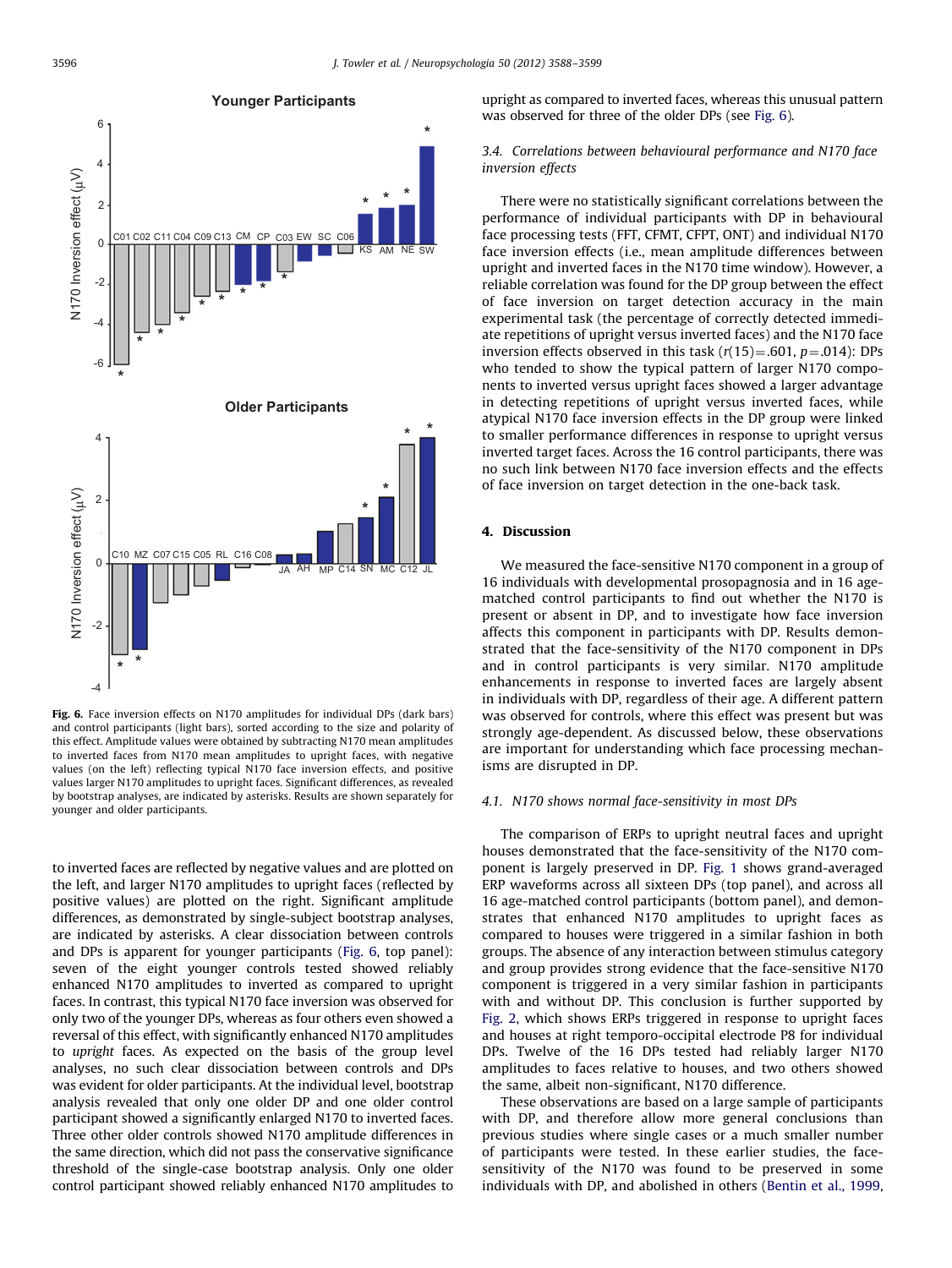[2007;](#page-10-0) [Harris et al., 2005;](#page-11-0) [Kress](#page-11-0) & [Daum, 2003;](#page-11-0) [Righart](#page-11-0) & [De](#page-11-0) [Gelder, 2007;](#page-11-0) [Minnebusch et al., 2007;](#page-11-0) [Rivolta et al., 2012](#page-11-0)). The results from the present study strongly suggest that the presence of a normal face-sensitive N170 component is the rule rather than the exception in developmental prosopagnosia. In this respect, DPs might differ from patients with AP, where a disruption of N170 face-sensitivity is more common (e.g., [Alonso-Prieto et al.](#page-10-0) [\(2011\),](#page-10-0) [Dalrymple et al. \(2011\)](#page-10-0), [Eimer and McCarthy \(1999\)](#page-11-0)). The finding that most DPs have a face-sensitive N170 component is consistent with observations from fMRI studies that many DPs show enhanced activation to faces versus non-face objects in face-selective posterior brain areas [\(Furl et al., 2011](#page-11-0)), and extends these results by demonstrating face-sensitivity at relatively early perceptual stages of visual processing. These observations indicate that at least some aspects of the structural encoding of facial features and configurations remain intact in most individuals with DP. It is also important to note that even though N170 enhancements for faces versus houses were larger for younger than for older DPs, these effects remained reliably present for older DPs and also for older controls (see also [Daniel and Bentin](#page-10-0) [\(2012\),](#page-10-0) for additional evidence that the face-sensitivity of the N170 is not age-dependent, for a group of much older participants with a mean age of 77 years).

## 4.2. N170 face inversion effects are absent in most DPs

In contrast to the face-sensitivity of the N170, there were reliable differences between the DP and control groups in the effects of face inversion on N170 amplitudes. In the control group, N170 components were delayed and enhanced for inverted as compared to upright faces [\(Fig. 3,](#page-6-0) bottom panel), in line with many previous reports (e.g., [Bentin et al. \(1996\),](#page-10-0) [Eimer \(2000b\),](#page-11-0) [Itier et al. \(2007\)](#page-11-0); [Rossion et al. \(2000\)](#page-11-0)). In contrast, face inversion effects on N170 amplitudes were absent for the DP group ([Fig. 3,](#page-6-0) top panel), and this difference was substantiated by a reliable interaction between face orientation and group. However, these observations at the group level do not provide a full account of the pattern of N170 face inversion effects, which turned out to be strongly age-dependent in the control group, but not in the group of DPs. As shown in [Fig. 4,](#page-6-0) large inversion-induced N170 amplitude modulations were found for the eight younger control participants, but not for the older controls. This difference is reminiscent of previous observations by [Gao et al. \(2009\)](#page-11-0) and [Daniel and Bentin \(2012\),](#page-10-0) who found that N170 amplitude enhancements to inverted as compared to upright faces were present in young but absent in elderly participants. A notable difference is that the mean age of the older participants in these two earlier studies was above 70 years, while the older controls in the current experiments were considerably younger (38–65 years). This age range is rarely studied in N170 research, where claims about ''typical'' N170 effects are usually based on samples of participants in their twenties (but see [Wolff, Wiese, and](#page-11-0) [Schweinberger \(in press\)](#page-11-0), for a recent exception). The fact that atypical N170 face inversion effects were obtained in the current study for middle-aged control participants suggests that such generalizations of findings from young adult participants to older age groups may not always be warranted. They also suggest that important qualitative differences in the way that face perception operates may not only emerge in the elderly, but already in middle age.

These observations for control participants are also important to qualify the absence of N170 face inversion effects for DPs. As is evident in [Fig. 4](#page-6-0), these effects differed markedly between younger DPs and younger controls. Young controls showed larger N170 amplitudes for inverted versus upright faces, whereas agematched young DPs did not. In contrast, there were no significant group differences for older participants. In other words, the interaction between face orientation and group that was found across all participants was primarily driven by the younger subgroup. The ERP waveforms for individual participants with DP shown in [Fig. 5](#page-7-0) underline the fact that face inversion effects on N170 were largely absent for DPs, irrespective of their age.

# 4.3. Conclusions

The generic face-sensitivity of the N170 component is very similar in DPs and control participants, whereas N170 face inversion effects are reliably different between these two groups. What do these similarities and differences imply with respect to the locus of face processing deficits in DP? The absence of face inversion effects on N170 amplitudes in most DPs suggest that they tend to process upright and inverted faces in a similar fashion, perhaps because they are less efficient than controls in utilizing the prototypical spatial-configural information provided by upright faces. In fact, the performance observed for the DP group in the Cambridge Face Perception Test (CFPT) suggests that they were relatively less affected by the disruption of this information through face inversion. Their CFPT performance was less impaired for inverted faces than for upright faces (Inverted z=  $-$  .52; Upright: z=  $-$  1.35), and this difference was statistically reliable  $(t(15)=3.36; p<.004)$ .

It is interesting to note that the presence of atypical N170 face inversion effects has also been observed for other types of developmental disorders, such as in individuals with autism spectrum disorder (ASD; [Webb et al., 2012\)](#page-11-0) or Williams Syndrome (WS; [Grice et al., 2001](#page-11-0)). The similarity of these findings and the current observations for individuals with DP suggest common underlying deficits in global aspects of face perception that may be specifically tuned to the processing of upright faces. Age is clearly another important factor for the presence versus absence of N170 face inversion effects. [Taylor, Batty, and Itier](#page-11-0) [\(2004\)](#page-11-0) found that inversion-induced N170 amplitude enhancements typically found with younger adults only emerged around the age of 11–12 years. For younger children, this effect was inversed, with larger N170 components for upright relative to inverted faces. Elderly participants also show no enhancement of the N170 for inverted faces ([Daniel](#page-10-0) [& Bentin, 2012;](#page-10-0) [Gao et al.,](#page-11-0) [2009\)](#page-11-0), and the current results suggest that this deviation from the pattern commonly observed with young adult participants may already emerge in middle age.

Is there a common factor that might link the different populations that show atypical N170 face inversion effects (young children, older adults, individuals with DP or with other developmental disorders)? One candidate factor is the degree of selective functional specialization within ventral visual areas for upright faces. The observation that upright faces trigger equally large or even larger N170 components than inverted faces could reflect a tendency for upright faces to activate object-sensitive areas that would otherwise only be activated by non-face objects or inverted faces due to a general reduction in cortical facespecificity. The level of face-selectivity in visual processing does indeed change considerably in the course of development: Activation in face-selective regions becomes progressively more specialized through childhood into adulthood ([Golarai et al.](#page-11-0) [2007;](#page-11-0) [Joseph et al., 2011\)](#page-11-0), and the same face-selective regions appear to become less differentiated and specialized with age ([Park et al., 2004\)](#page-11-0). Individuals with ASD show reduced or atypical neural specialization for faces (e.g. [Pierce, Muller, Ambrose, Allen,](#page-11-0) [and Courchesne \(2001\)](#page-11-0)), and a reduction in the face-selectivity of the FFA has been demonstrated for DPs ([Furl et al., 2011\)](#page-11-0). Individuals with WS were found to have much larger FFAs than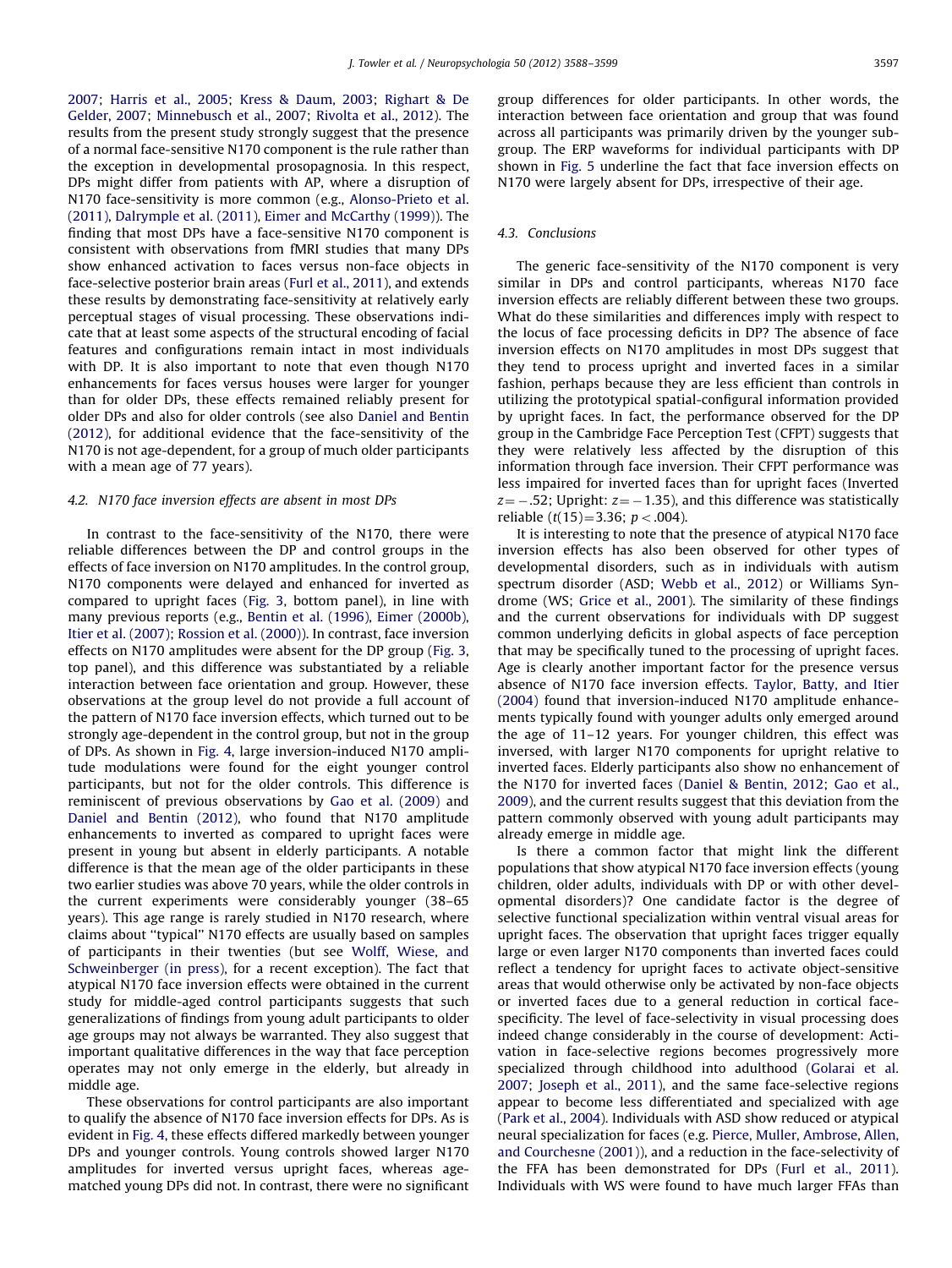<span id="page-10-0"></span>matched controls, again demonstrating an atypical neural specialization for faces ([Golarai et al., 2010\)](#page-11-0).

Some authors have recently challenged the claim that cortical regions increase in their face-selectivity during development, and have argued that face perceptual expertise is mature during early childhood [\(McKone, Crookes, Jeffery,](#page-11-0) [& Dilks, 2012\)](#page-11-0). Although this claim is in line with developmental ERP studies which have found no systematic changes in the face-sensitivity of the N170 from 4 years onwards [\(Kuefner, de Heering, Jacques, Palmero-Soler, &](#page-11-0) [Rossion, 2010](#page-11-0)), it is inconsistent with ERP and fMRI studies of face inversion, which demonstrate that the neural systems involved in expert adult face perception have a protracted developmental trajectory, and only become fully tuned to upright faces in early adulthood [\(Taylor et al., 2004;](#page-11-0) [Passarotti, Smith, DeLano, &](#page-11-0) [Huang, 2007\)](#page-11-0).

The suggestion that the absence of reliable N170 face inversion effects observed for DPs in the current study is linked to a general reduction in the upright face-selectivity of visual processing that is not exclusive to DP, but is also found in younger children, older adults, and individuals with other developmental disorders raises the obvious question how this reduction is linked to the face recognition impairments that are the defining feature of DP. In our study, older control participants and older DPs did not differ with respect to their N170 face inversion effects [\(Fig. 4](#page-6-0)), yet the older controls (and older individuals in general) are clearly not prosopagnosic. Robust differences in the effects of face inversion on N170 amplitudes were found between younger controls and younger DPs, and it is possible that these differences mark a critical distinction between DPs and individuals with intact face processing abilities: DPs have poor face recognition because they never achieve the degree of upright face-specific functional specialization in visual processing that is characteristic for typically developing adults, who may use compensatory strategies to cope with the age-related general decline in functional specialization when processing faces. Such strategies may not be available to individuals with DP who have never developed a typically specialized face processing system.

How can the hypothesis that DPs show a reduced level of functional specialization for faces be reconciled with the observation that the generic face-sensitivity of the N170 component in response to upright faces as compared to houses was essentially normal for the DP group? It is important to note that the N170 is not a monolithic component that is tightly linked to one specific face processing mechanism, but instead reflects multiple neural sources that are associated with different sub-processes involved in face perception (e.g., [Eimer et al. \(2010\)](#page-11-0), [Rossion and Jacques](#page-11-0) [\(2008,](#page-11-0) [2011\), Sadeh, Podlipsky, Zadanov, and Yovel \(2010\)\)](#page-11-0). While there is clear evidence that the N170 component is associated with configural/holistic face processing ([Eimer et al., 2011;](#page-11-0) [Sagiv](#page-11-0) [& Bentin, 2001](#page-11-0)), it has also been demonstrated that N170 amplitudes are sensitive to isolated face parts, such as the eyes (Bentin et al., 1996; [Itier et al., 2007](#page-11-0)). The preserved facesensitivity of the N170 in most DPs tested in this study may reflect the normal operation of one aspect of face processing (e.g., the detection and encoding of face parts), whereas the absence of N170 face inversion effects in DP could indicate an impairment of another aspect (e.g., configural face processing), which may be associated with a reduced or atypical degree of functional specialization of the face processing system.

In summary, the present study has provided new insights into the properties of the N170 component in developmental prosopagnosia, and into the nature of face processing deficits in DP. The generic face-sensitivity of the N170 tends to be present in individuals with DP, indicating that some basic aspects of face perception are operational. The fact that inversion-induced N170 modulations are abolished or even reversed in most DPs points to a general reduction in the early selectivity of visual processes tuned specifically to upright faces as one source for the face recognition deficits in developmental prosopagnosia.

## Acknowledgements

This research was supported by a grant from the Economic and Social Sciences Research Council (ESRC), UK. Thanks to Joanna Parketny for technical assistance and to all prosopagnosic participants for taking part in the research.

#### References

- Alonso-Prieto, E., Caharel, S., Henson, R. N., & Rossion, B. (2011). Early (N170/ M170) face-sensitivity despite right lateral occipital brain damage in acquired prosopagnosia. Frontiers in Human Neuroscience, 5, 138.
- Barton, J. J. S. (2008). Structure and function in acquired prosopagnosia: Lessons from a series of 10 patients with brain damage. Journal of Neuropsychology, 2, 197–225.
- Begleiter, H., Porjesz, B., & Wang, W. Y. (1995). Event-related brain potentials differentiate priming and recognition to familiar and unfamiliar faces. Electroencephalography and Clinical Neurophysiology, 94, 41–49.
- Behrmann, M., & Avidan, G. (2005). Congenital prosopagnosia: Face-blind from birth. Trends in Cognitive Sciences, 9, 180–187.
- Behrmann, M., Avidan, G., Marotta, J. J., & Kimchi, R. (2005). Detailed exploration of face-related processing in congenital prosopagnosia: 1. Behavioral findings. Journal of Cognitive Neuroscience, 17, 1130–1149.
- Bentin, S., Allison, T., Puce, A., Perez, E., & McCarthy, G. (1996). Electrophysiological studies of face perception in humans. Journal of Cognitive Neuroscience, 8, 551–565.
- Bentin, S., De Gutis, J. M., D'Esposito, M., & Robertson, L. C. (2007). Too many trees to see the forest: Performance, ERP and fMRI manifestations of integrative congenital prosopagnosia. Journal of Cognitive Neuroscience, 19, 132–146.
- Bentin, S., & Deouell, L. Y. (2000). Structural encoding and identification in face processing: ERP evidence for separate mechanisms. Cognitive Neuropsychology, 17, 35–54.
- Bentin, S., Deouell, L. Y., & Soroker, N. (1999). Selective visual streaming in face recognition: Evidence from developmental prosopagnosia. Neuroreport, 10, 823–827.
- Bobes, M., Lopera, F., Dias Comas, L., Galan, L., Carbonell, F., Bringas, M. L., et al. (2004). Brain potentials reflect residual face processing in a case of prosopagnosia. Cognitive Neuropsychology, 21, 691–718.
- Bodamer, J. (1947). Die Prosop-Agnosie. (Die Agnosie des Physiognomieerkennens). Archiv für Psychiatrie und Nervenkrankheiten 179, 6–53.
- Bötzel, K., & Grüsser, O. J. (1989). Electric brain potentials evoked by pictures of faces and non-faces: a search for face-specific EEG-Potentials. Experimental Brain Research, 77, 349–360.
- Bruce, V., & Young, A. (1986). Understanding face recognition. British Journal of Psychology, 77, 305–327.
- Dalrymple, K., Oruc-, I., Duchaine, B., Fox, C. J., Iaria, G., Handy, T. C., et al. (2011). The neuroanatomic basis of the face-selective N170 in acquired prosopagnosia, a combined ERP/fMRI study. Neuropsychologia, 49, 2553–2563.
- Daniel, S., & Bentin, S. (2012). Age-related changes in processing faces from detection to identification: ERP evidence. Neurobiology of Aging, 33, 206.e1 206.e28.
- De Gelder, B., & Stekelenburg, J. J. (2005). Naso-temporal asymmetry of the N170 for processing faces in normal viewers but not in developmental prosopagnosia. Neuroscience Letters, 376, 40–45.
- De Gutis, J. M., Bentin, S., Robertson, L. C., & D'Esposito, M. (2007). Functional plasticity in ventral temporal cortex following cognitive rehabilitation of a congenital prosopagnosic. Journal of Cognitive Neuroscience, 19, 1790–1802.
- De Renzi, E., Faglioni, P., Grossi, D., & Nichelli, P. (1991). Apperceptive and associative forms of prosopagnosia. Cortex, 27, 213–222.
- Di Nocera, F., & Ferlazzo, F. (2000). Resampling approach to statisitical inference: Bootstrapping from event-related potentials data. Behavior Research Methods, Instruments, & Computers, 32, 111–119.
- Dobel, C., Putsche, C., Zwitserlood, P., & Junghöfer, M. (2008). Early left-hemispheric dysfunction of face processing in congenital prosopagnosia: An MEG Study. PLoS ONE, 3, 6.e2326.
- Duchaine, B. (2011). Developmental prosopagnosia: Cognitive, neural, and developmental investigations. In: A. J. Calder (Ed.), The Oxford handbook of face perception (pp. 821–838). Oxford: University Press.
- Duchaine, B., & Nakayama, K. (2005). Dissociations of face and object recognition in developmental prosopagnosia. Journal of Cognitive Neuroscience, 17, 249–261.
- Duchaine, B., & Nakayama, K. (2006a). The Cambridge face memory test: results for neurologically intact individuals and investigation of its validity using inverted face stimuli and prosopagnosic individuals. Neuropsychologia, 44, 576–585.
- Duchaine, B., & Nakayama, K. (2006b). Developmental prosopagnosia: a window to content-specific processing. Current Opinion in Neurobiology, 16, 166–173.